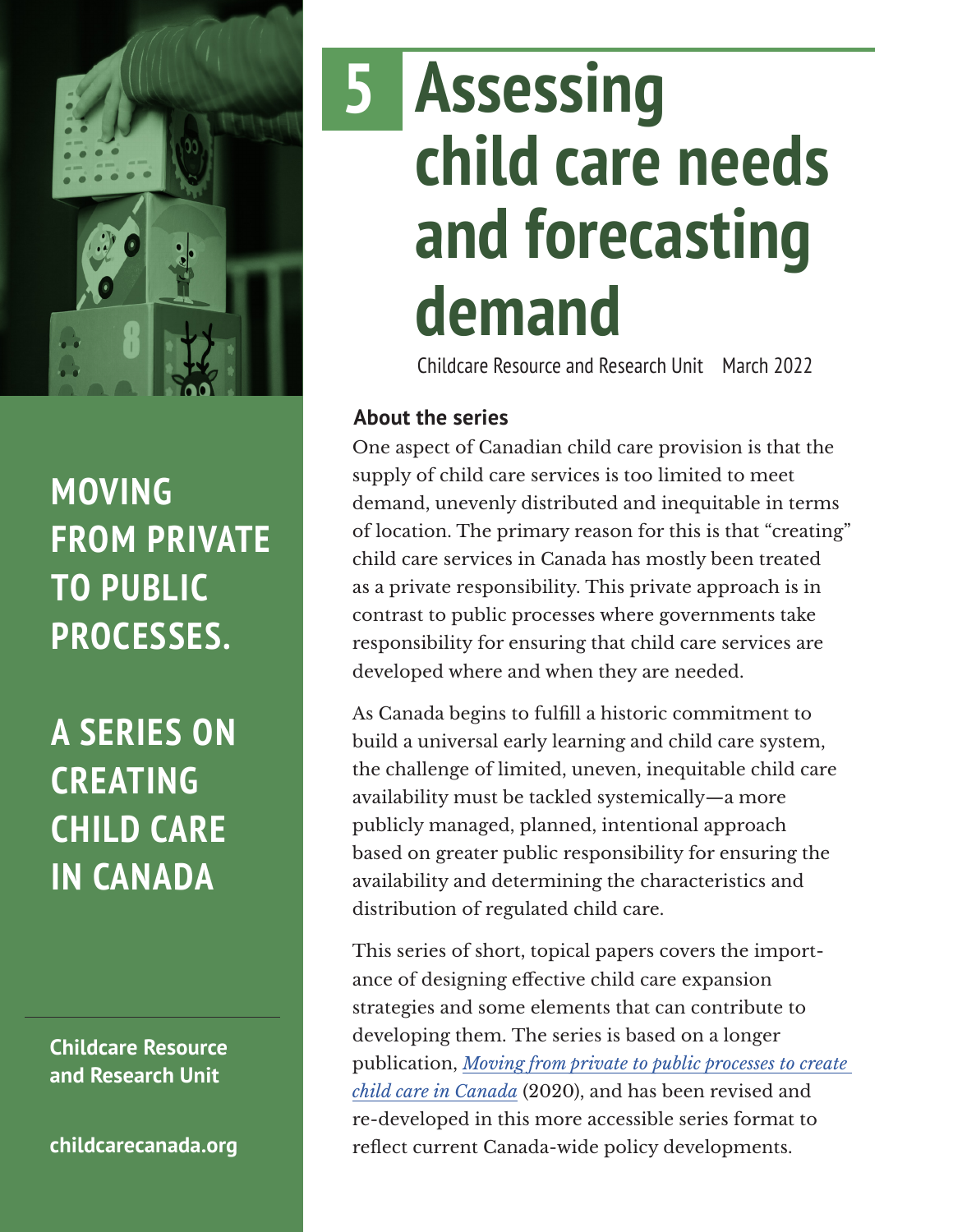#### **What's the issue?**

National or provincial/territorial strategies to systematically assess and map out child care demand or need, set growth targets, align resources or evaluate progress toward accessibility have not regularly been developed across Canada (Holt, 2018; Spicer & Kreda, 2011). As a result, resources, protocols, data and tools used to carry out these activities are relatively undeveloped in Canada in comparison to countries with a more intentional proactive approach to measuring progress towards achieving specified goals.

This paper examines the use of two kinds of tools–needs assessments and demand forecasting–that can be used to support more planned publicly managed creation and growth of child care. It provides overviews of approaches to needs assessment and demand forecasting in several local or regional contexts, discussing what needs assessment and demand forecasting are, why these are useful tools, their key components and what variables should be considered when implementing these in different communities.

#### **What's the context?**

The apparatus of intentional, planned development of early learning and child care in relation to need or demand has not yet been established in Canadian communities regardless of their population density or population. One of the few province-wide community needs assessment initiatives followed the release of *New directions for child care* (1987), a major policy initiative of an Ontario minority Liberal government governing in a formal negotiated Accord with the NDP. *New directions for child care* emphasized the value of community-based planning and the provincial government began supporting and funding local community groups to engage in needs assessments "for expansion or development of child care services that were responsive to local community circumstances" (Ministry of Community and Social Services, 1992: 1). The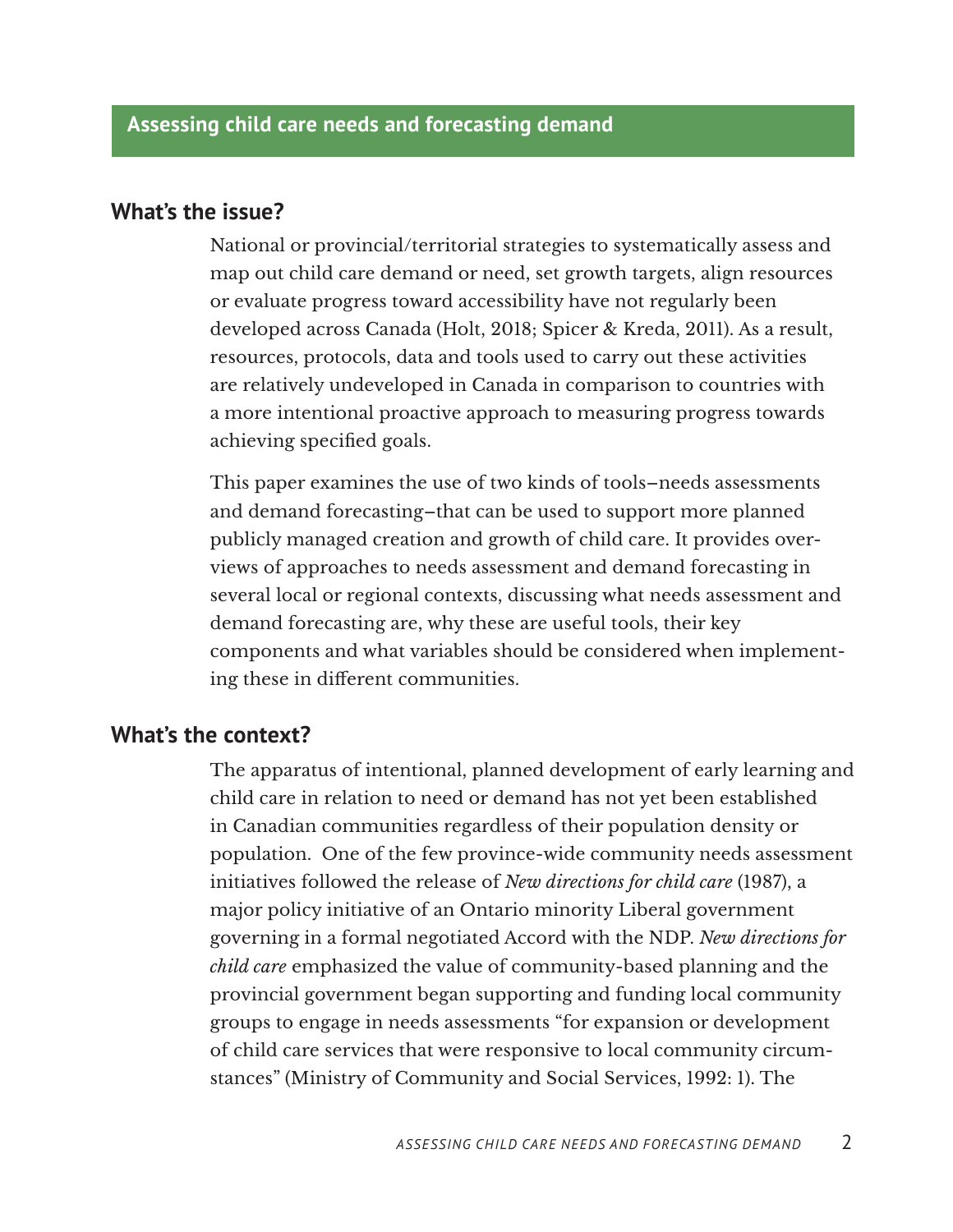provincial government's report on the 55 such projects observed that "there is a recognition that the development of many child care services in Ontario since 1987 would not have occurred without the contribution made by these groups" (1992: 2).

It is interesting to compare this initiative that ended 30 years ago with a recent British Columbia initiative also motivated by a provincial government. The BC government, collaborating with the Union of British Columbia Municipalities (2020a) activated and funded local municipal governments to develop needs assessments in consultation with a variety of community stakeholders. Like the 1980s Ontario initiative, it was aimed at creating child care in the local community. But a noteworthy difference between the Ontario initiative of 30 years ago and the recent BC effort is that the first relied on voluntary groups, as the Ontario government report describes, while the current BC initiative was more publicly managed – led locally by municipal governments – that is, more publicly managed.

#### *What is a needs assessment and what is demand forecasting?*

"A [needs assessment](https://aifs.gov.au/cfca/publications/cfca-paper/needs-assessment/part-one-defining-needs-and-needs-assessment) is a systematic process that provides information about social needs or issues in a place or population group and determines which issues should be prioritized for action. The term 'social issue' as used here is intended to be deliberately broad and essentially denotes an identified problem in a place or population" (Australian Institute of Family Studies, 2019). In the simplest form, needs assessment can be defined as a systematic process for determining and addressing needs. Child care needs assessments, in some form, have been developed and administered throughout Canada over the years. Their definition and use has varied widely across Canada, with some Ontario municipalities using some form of needs assessment as part of their mandated service planning and BC municipalities developing them across that province more recently.

 Child care needs assessments generally measure how many children (with or without employed mothers) of a certain age live in a geographic area and how many child care spaces exist in the area. In some cases, a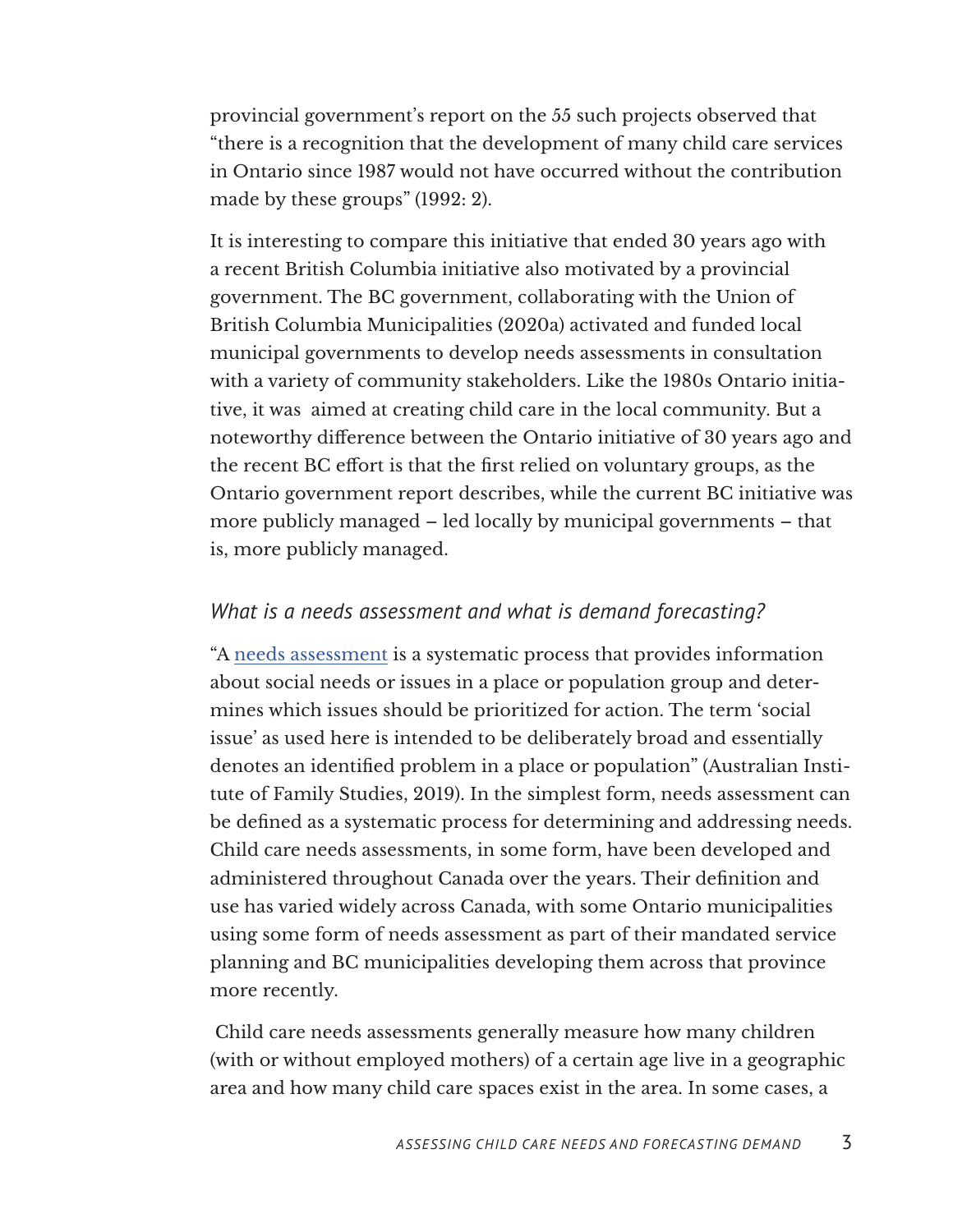secondary analysis is done by breaking down ages of children in relation to types of child care spaces. The difference or shortfall is usually defined as "need". Needs assessments are often augmented with additional information gathered through a survey, focus groups, and other sources of information.

Methodologies may vary and information may not be gathered in a consistent manner across communities or regions, or over time, to allow for comparability. Nor do these types of needs assessments have a specific methodology for assessing the possible impact of new developments on future child care needs or for looking at the relationship between what families would like, and what they can afford.

Needs assessments can be used as part of, or the basis for, creating a specific child care service or a plan for child care services more generally. Based on the results of needs assessments, targets may be set by government officials, again influenced by numerous variables such as availability of land, zoning and bylaws, partnerships, funding on hand or funding possibilities available. Targets can then measure performance, leverage funding from senior governments and report out achievements or shortfalls.

*Demand forecasting* is related to needs assessment but is based on a somewhat different conception and method. For child care economist Gordon Cleveland (2018), parent fees are a key driver of demand. Cleveland, Krashinsky, Colley & Avery-Nunez (2016) describe two approaches to calculating demand for child care, the first, "constrained demand" refers to the number of children who will use regulated child care under specific conditions (i.e., the parents will be constrained by the cost of child care). Second, these authors define "potential demand", which refers to the amount of regulated child care that families would like to use if ability to pay were not constrained by high parent fees. They state that "properly measured demand is a relationship between the willingness to use licensed child care and the key factors that affect the decision about the willingness to use it" (Cleveland et al., 2016: 12). In the City of Vancouver's demand forecasting work, demand is based on the impact of population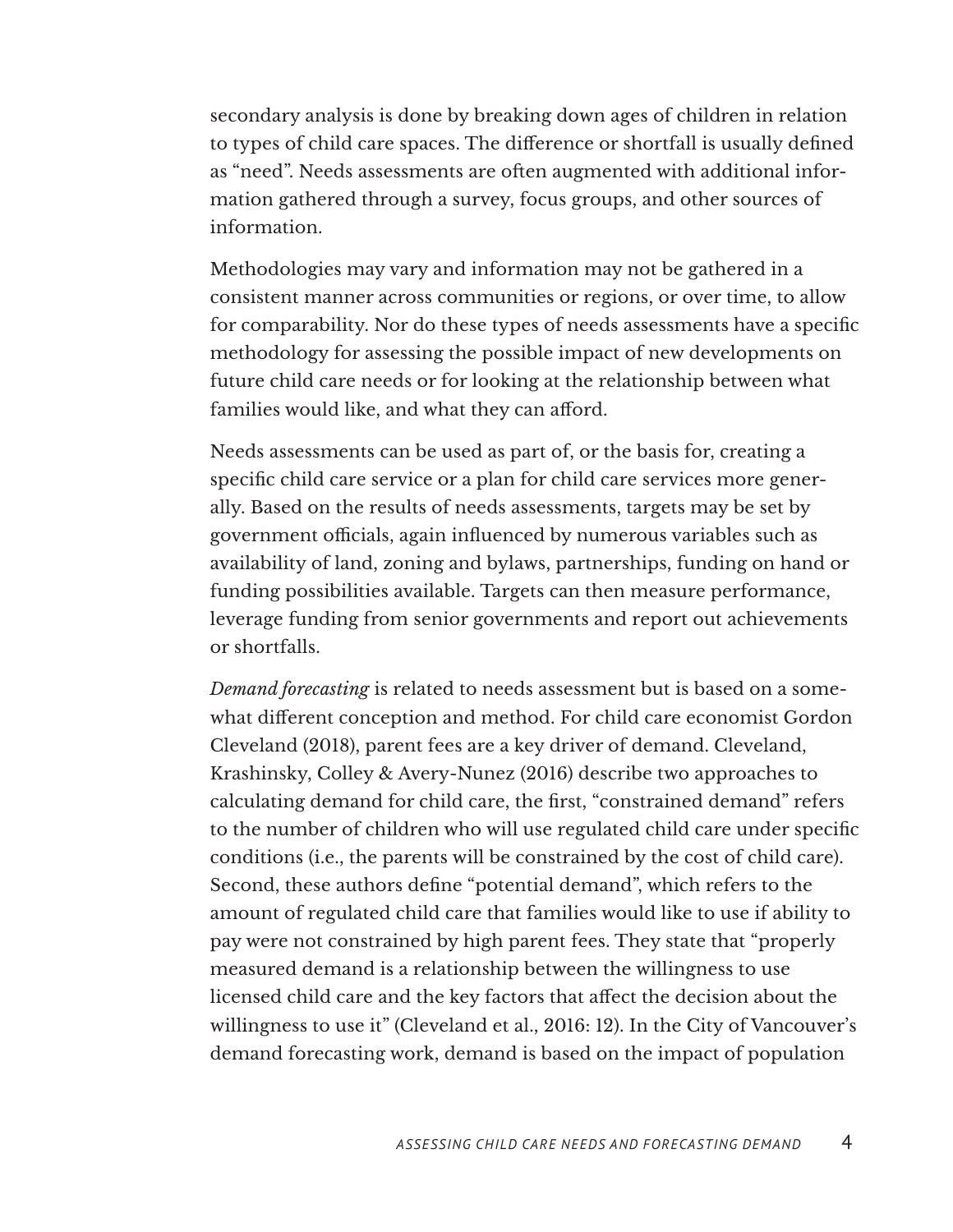growth resulting from new development. In this paper we discuss demand calculation considering both these conceptions.

Using a needs assessment or a demand forecasting calculation allows governments, usually local, to plan in partnership with community stakeholders and maximize public benefit negotiations. These provide government officials with the opportunity to prioritize budget allocations, consider built form in order to accommodate child care facilities, advocate with provincial and federal partners for funding, and report out to its citizens the benefit and impact of its decisions to improve child care supply. In some communities, information has also enabled the child care sector to leverage and advocate for increased spending on child care or lobby the government for additional funding.

Both needs assessments and demand forecasting may fail to take into account variables that have an impact on demand, such as parents working non-standard hours, the cultural or language needs of children, or the specialized needs of children who require additional support. In addition to child care fees and parents' ability to pay, other variables that may influence demand are location (proximity to work or home, or route to work), pedagogical approach, auspice, transit access, size of program, program type (family or group care), age of youngest child, number of children in the family, sole parent or two parent families, whether a caregiving relative lives with the family, etc. (Cleveland et al., 2016).

For example, using the City of Vancouver approach to demand (described below), we see that calculations of demand for child care generated by new development do not take into account the impact on child care needs of those parents who live outside a specific residential area but work within that geographical area, the high demand in employer-concentrated areas such as business districts or a downtown core, university communities, medical complexes with multiple hospital/medical services, or large scale industrial/commercial employers. In fact, as planner Carley Holt observes, child care is overlooked in most new and existing residential, commercial and mixed-use developments in Canada (Holt, 2018).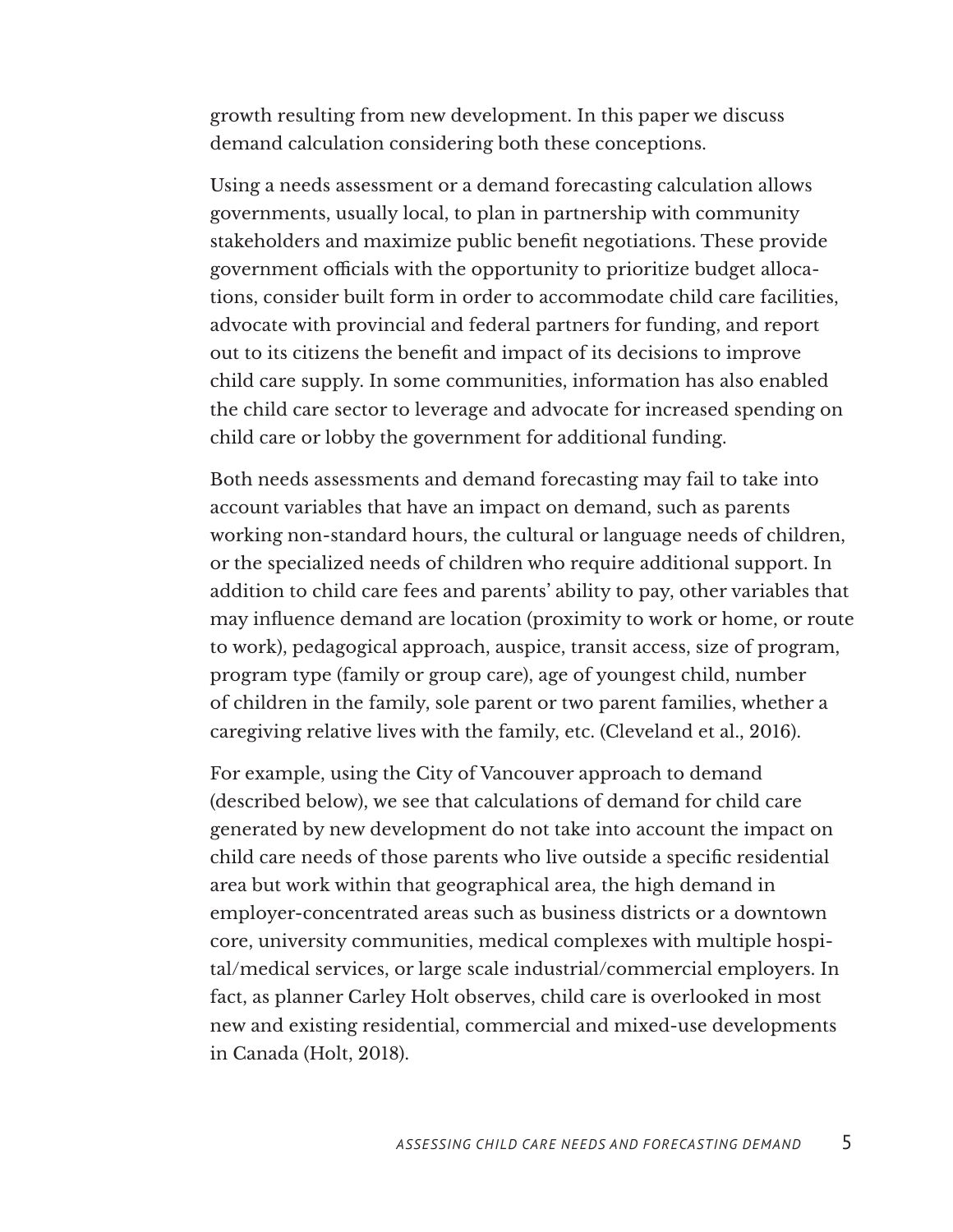#### **Highlighting needs assessment and demand forecasting across Canada**

This section highlights three examples of needs assessment and demand forecasting that provide different experiences with these planning tools in Canada. These are: the City of Toronto's approach to assessing demand, which includes ability to pay/affordability in the calculation; the City of Vancouver's demand forecasting calculation tool considering the impact of urban development on demand for child care; and British Columbia's collaboration with the Union of British Columbia Municipalities (UBCM) to develop needs assessments with the aim of creating more child care availability.

#### *City of Toronto*

*The City of Toronto licensed child care demand and affordability study* reports on a significant resource developed for the City of Toronto to assess demand in relation to affordability (Cleveland et al., 2016). The purpose of this research and tool is to project future demand for licensed child care and to analyze the evolution of affordability for Toronto families. This research developed a methodology to assess demand in relation to affordability and to understand parental decisions for using licensed child care compared to other arrangements, thereby assisting the City of Toronto in its long term service planning. It is of note that the methodology can be adapted to other locations. For example, it formed the basis of a report for the Ontario government that aimed at answering the question "What is the best way to improve the affordability of licensed child care for infants, toddlers and preschoolers in Ontario?", analyzing six different approaches to public funding (Cleveland et al., 2016).

To forecast demand in the City of Toronto, Cleveland et al. used economic modelling to create three policy simulations: providing fee subsidies for all eligible families<sup>1</sup>, capping fees, and a flat \$20 a day cost. The modeling found that all three simulations would substantially increase demand for licensed child care.

<sup>1</sup> In Ontario, fee subsidies are rationed, so parents determined to be eligible to be subsidized wait on long municipal waiting lists which are sometimes years long.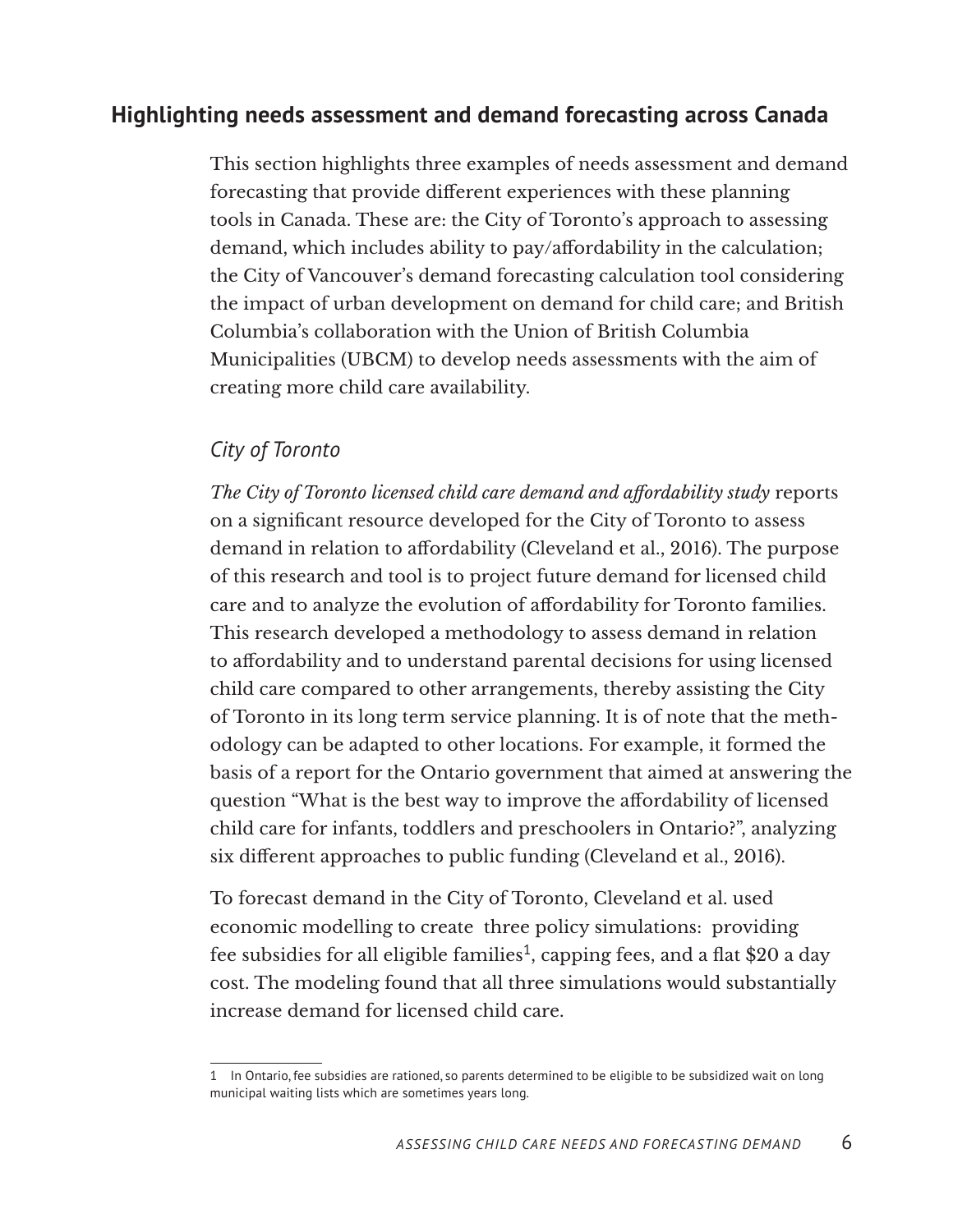The economic modelling then examined two scenarios:

- The first scenario looked at children below compulsory school age  $(0 - 5$  years) and examined the influence of price of care, eligibility for a fee subsidy, potential earnings of the main care giving parent, age of the youngest child in the family, number of children in the family, immigrant status of and ethno-cultural backgrounds of families. The effect of these factors on demand for care and employment were estimated using Canadian data sets. Estimates were incorporated into the model for calculating future demand for licensed child care;
- The second scenario looked at children of compulsory school age (6 – 9 years) and used a similar model without the link to employment decisions to calculate the demand for licensed school-age care.

A simulation model to calculate the ability of families to pay for licensed care looked at two measures of affordability: the potential earnings of the main caregiving parent and family income. Consideration was given to the effect of taxes, child benefits and child care tax deductions or credits on affordability. The data sets used for estimation were the Survey of Young Canadians and a City of Toronto dataset (Cleveland et al., 2016).<sup>2</sup>

#### *City of Vancouver*

The use of a specific tool for child care demand forecasting has been used in Vancouver for some time and fits in the context of the City of Vancouver's activities on child care and specific characteristics. In British Columbia, municipalities are legislated through the *Local Government Act* and *Community Charter*. The *Vancouver Charter* provides for the continuation, structure and operation of the City of Vancouver and sets out its main powers and responsibilities, including elections, public works, real property taxation and land use planning. Many of these powers parallel those of other municipalities, while some are quite different.

City of Vancouver set out actions for planning child care in its Civic Child Care Strategy in 1990 policy, based on principles of affordability,

<sup>2</sup> A more detailed elaboration of the modelling can be found in *[Technical Report: City of Toronto Licensed Child](https://www.researchgate.net/publication/309118792_Technical_Report_City_of_Toronto_Licensed_Child_Care_Demand_and_Affordability_Study)  [care Demand and Affordability Study](https://www.researchgate.net/publication/309118792_Technical_Report_City_of_Toronto_Licensed_Child_Care_Demand_and_Affordability_Study)*, Cleveland, Krashinsky, Colley and Avery-Nunez, 2016.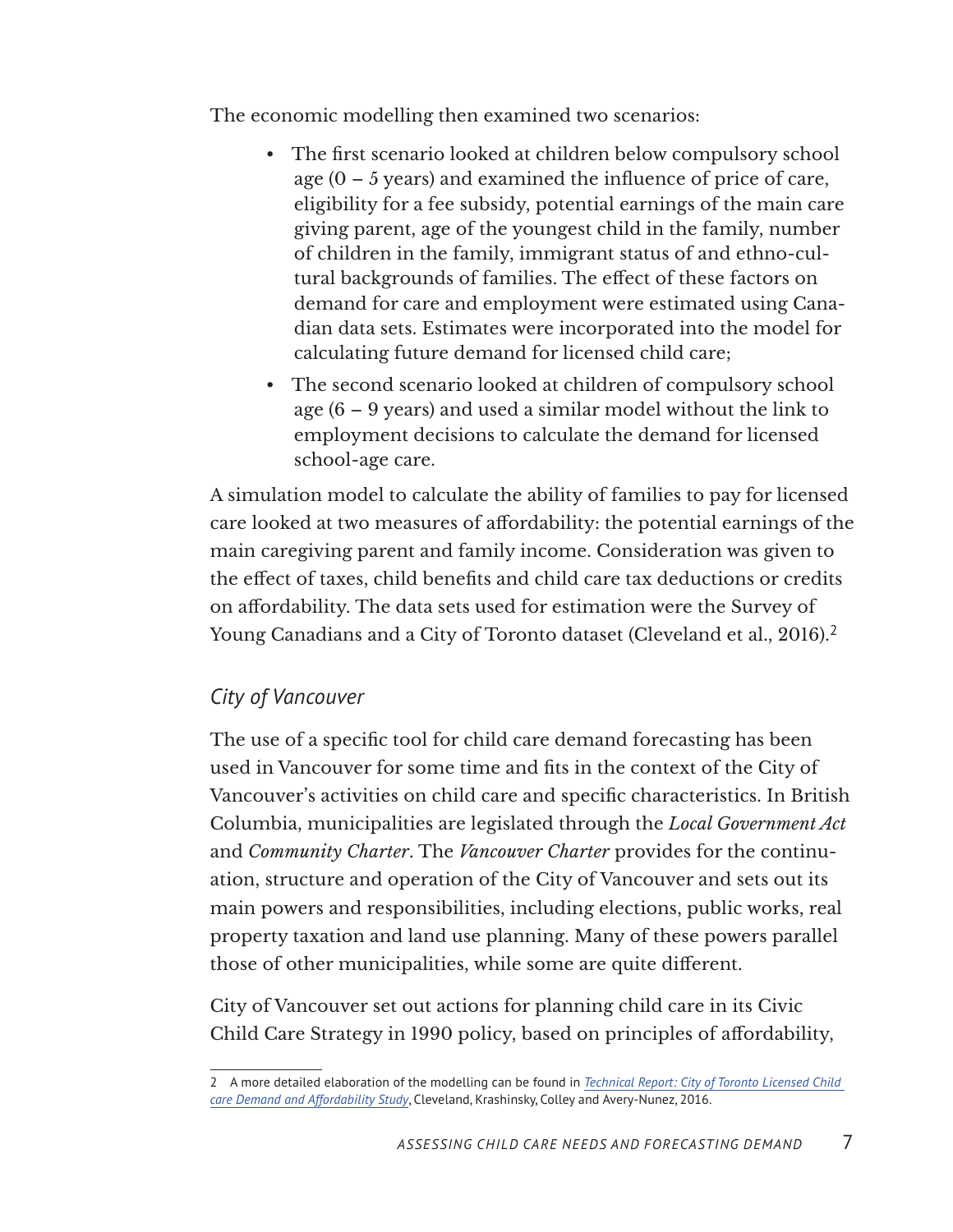accessibility and quality. This made a significant contribution to setting the stage for estimating the impact of growth on child care need and linking planning strategies to address the identified need. It also included establishing and implementing a consistent formula for calculating child care needs in new development; establishing targets for the number, type and location of child care services which the city will support or facilitate; and including child care services as a standard part of all Local Area Planning processes.

In the early 1990s, little information was available to draw from to estimate the impact of new development on child care but a set of supply and demand assumptions could be made. For the first time, the City of Vancouver set out a series of assumptions to estimate need which informed targets within the local area plans. Such targets could, for example, be included in the Official Development Plan (ODP). The ODP is a statement of objectives and policies to guide decisions on planning and land use management. What these calculations did was to enable city staff to estimate potential demand for child care based on the new residential units, set targets for city-facilitated/supported licensed non-profit child care spaces, and work with the development community to leverage opportunities for child care facilities in new developments. As a result, child care emerged as a key public benefit and new child care facilities were built in residential towers and/or on lands in newly developed communities.

The impact has been significant. To facilitate service operation, the City also facilitated the creation of the Vancouver Society of Childcare Centres, a new non-profit child care organization to manage the new spaces created in the downtown core (see a case study of VSOCC in this series' [non-profit child care paper](https://childcarecanada.org/publications/other-publications/22/02/building-capacity-non-profit-child-care-sector)).

Other actions impacting child care are have been provision of Development Cost Levies (DCLs) for child care capital, the use of Community Amenity Contributions to help offset operating cost (although this is no longer used for such purposes); and the creation of the Vancouver Park Board, which provides child care spaces in publicly-owned community centres and Park Board facilities.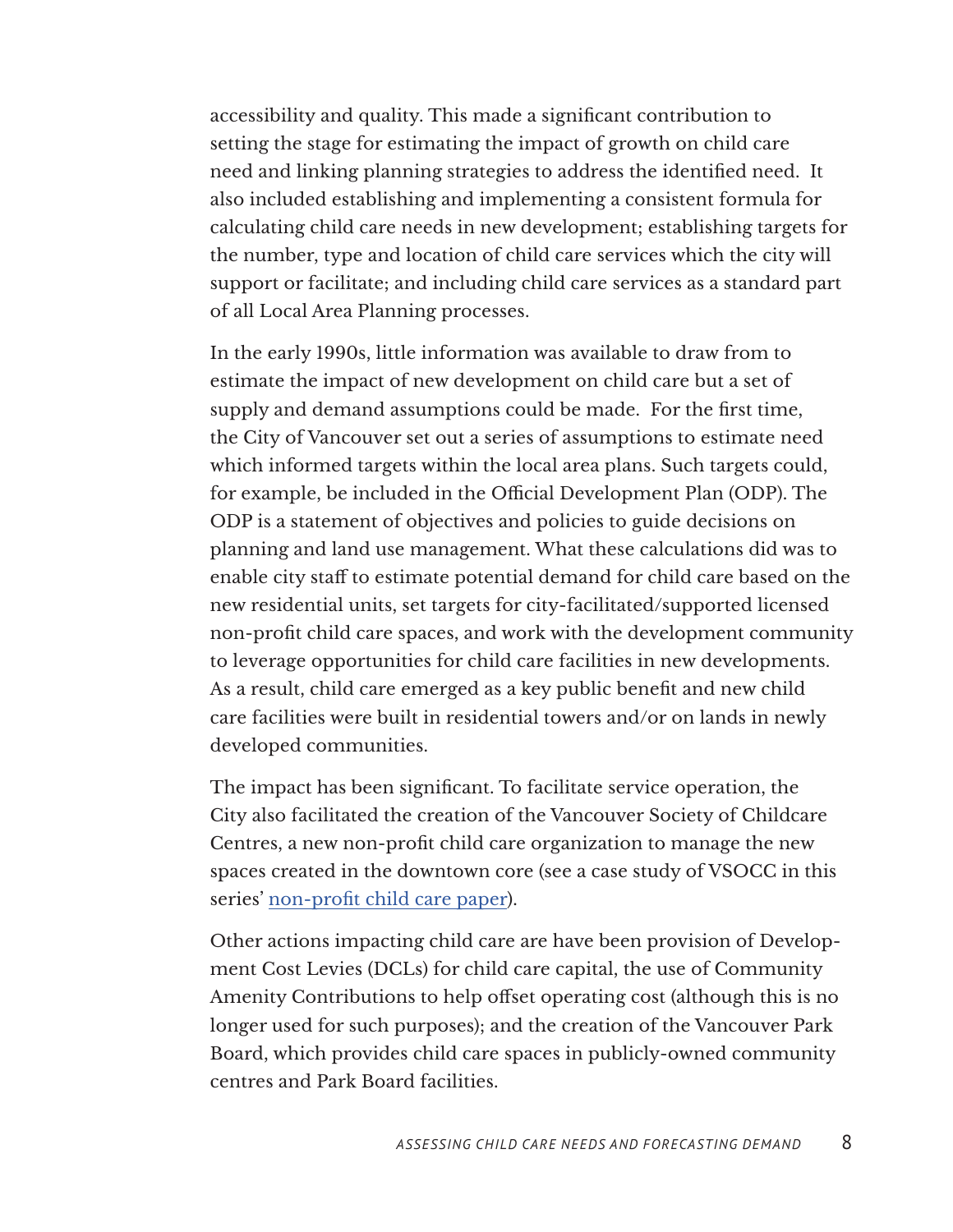The City of Vancouver estimates child care need based on select data inputs (e.g., by neighbourhood or proposed development, social indicators, age, labour force participation etc.). This approach to modelling need permits fine-grained neighbourhood-based needs analysis reflecting geography and social indicators. Over time, the demand calculations have been refined and have become a key element of the community planning process, informing targets for child care spaces embedded in neighbourhood community plans. As neighbourhoods undergo change and growth, the child care calculator provides City Council, senior management, social policy, planning and finance staff with a clear direction on where new child care spaces could be built and to set targets and budgets.

Specifically, the City of Vancouver's approach to estimating child care need and percentage of need to meet in existing neighbours includes calculations of the Census population by age, mothers' labour force participation rate (using the BC Labour Force Survey) and families' propensity to use licensed child care vs. other child care arrangements. The approach considers census data on the current child population, broken down into child care-related age groups, and makes assumptions specific to each age group (based on mother's participation in labour force, full-time vs part time demand) to estimate the number of children who would be in child care if a space were made available to them. These estimates are then measured against the City's current supply of child care spaces (broken down by age group and by neighbourhood) to determine service gaps in each of the city's neighbourhoods. Data on current supply of licensed child care is obtained from the local [Child Care Resource and Referral Centre](https://www2.gov.bc.ca/gov/content/family-social-supports/caring-for-young-children/how-to-access-child-care/child-care-resource-referral-centre).

In the case of proposed developments or community plans, future child care need estimates consider proposed housing units and types (family or non-family) or use population projections and in the case of proposed major employment-based developments or clusters child care need generated by the development is estimated based on proposed numbers of employees or revenue producing area. Targets are set at a proportion of calculated need from projected residential growth, with addition of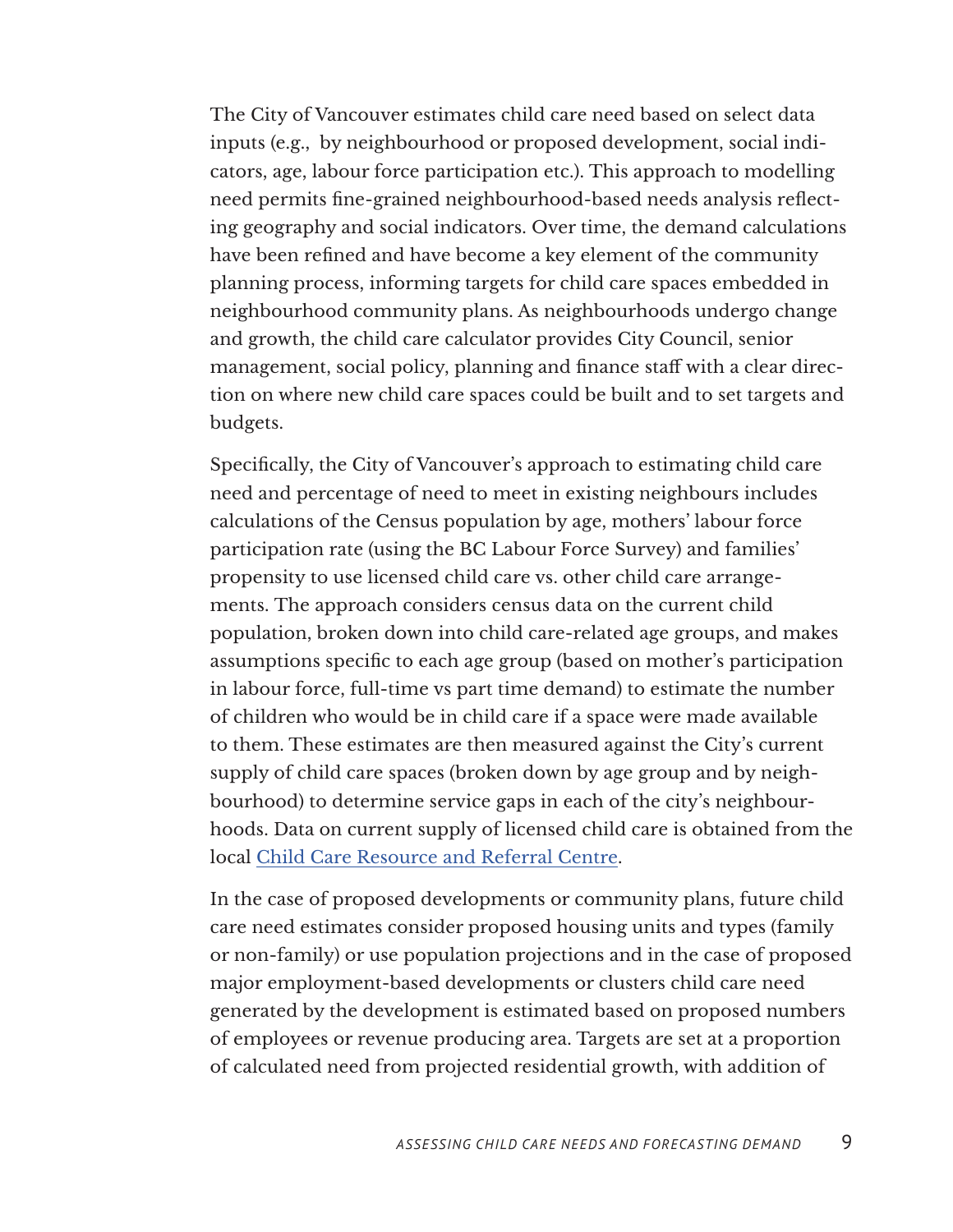other factors including anticipated availability of funding, competing priorities, and levels of child vulnerability. The City maintains a conservative approach to setting targets in the absence of an assured system of public child care funding.

There are however limitations with this model, such as the impact on demand in relation to an individual's ability to pay; estimates assume that all parents would choose licensed child care; need of families working non-traditional hours. Furthermore, proposed housing types do not necessarily reflect actual family configuration and commercial calculations may not take into consideration age of employees in certain industries. Despite some of these challenges, these calculations continue to provide a forward direction for City Council to approve expansion targets, largely based on the capacity of the City to create spaces when opportunities from available sites arise, when capital is available or when significant provincial funding is made available.

#### *Union of British Columbia Municipalities (UCBM)*

The Union of British Columbia Municipalities (UBCM) is the voice of local BC governments, incorporated by a provincial statute to represent the common interests of local governments in BC . It currently includes every local government in BC as well as eight First Nations in its membership. Since 1992, UBCM has passed numerous policy resolutions in an effort to influence the expansion of a quality, affordable child care system.

In 2019, British Columbia's [Child Care Community Planning Program](https://www.ubcm.ca/sites/default/files/2021-05/childcare-2019-planning-program-guide.pdf) aimed to establish a province-wide approach to child care needs assessments at the local level through its \$2.85 million community planning initiative by collaborating with the Union of British Columbia Municipalities (Union of British Columbia Municipalities, 2019; 2020a; 2020b). The funds were administered through UBCM. Eligible local governments could apply to receive up to \$25,000 to engage in child care planning activities, which were set out by the grant requirements, to develop a community child care creation plan. This approach was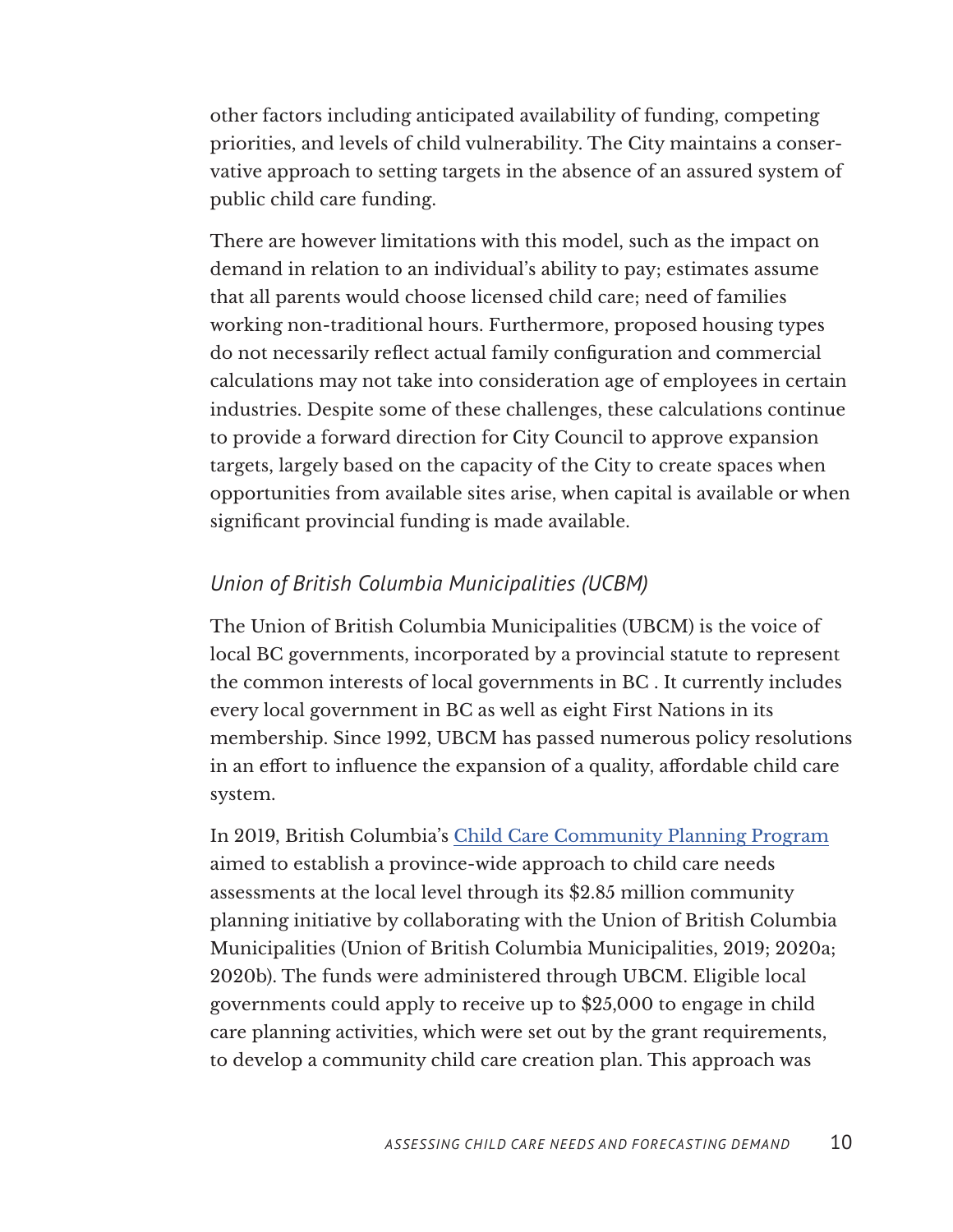noteworthy in that it is a provincial initiative to motivate child care creation and provides provincial direction but also recognizes the key public management role played by local government.

The UBCM process for child care planning formed a comprehensive framework for municipalities to conduct child care needs planning. Through community partnerships and engagement, funded projects collected information regarding the child care needs of the community, created an inventory of existing child care, identified space creation targets over the next 10 years; and identified actions that can be taken to meet those space creation targets (Union of British Columbia Municipalities, 2020b).

It included information gathering, which can inform future targets for growth and child care expansion across the province; set out a methodology for assessing need and utilization rates and multiple variables for augmenting data collection and included a standard community space inventory template to document child care facilities and spaces in a geographic area. Multiple data resources were identified such as population estimates, household projections, regional health authority information for child care licensing, child care maps, that can inform future planning and creation of child care services. Community engagement activities were also included and encouraged with various stakeholders such as child care providers, parents, local school districts, First Nations, Métis Nation and other Indigenous organizations as part of the process. All information gathered from data, stakeholder meetings and policy and bylaw reviews were analyzed looking at trends and opportunities to inform the local action plan. Targets and goals for growth were set with the hope that funding will become available to implement planned growth. It is too soon to tell, and beyond the scope of this work to know, if or how this information will be rolled up and used to inform broader provincial planning and/or how it will impact growth of quality, accessible, affordable child care spaces at the local level.

<sup>2</sup> In Ontario, municipal entities are mandated as Local Service Managers, a municipal role that is unique to Ontario in Canada. See, in this paper series *[How municipal roles in child care contribute to accessibility.](https://childcarecanada.org/publications/other-publications/22/02/how-municipal-roles-child-care-contribute-accessibility)*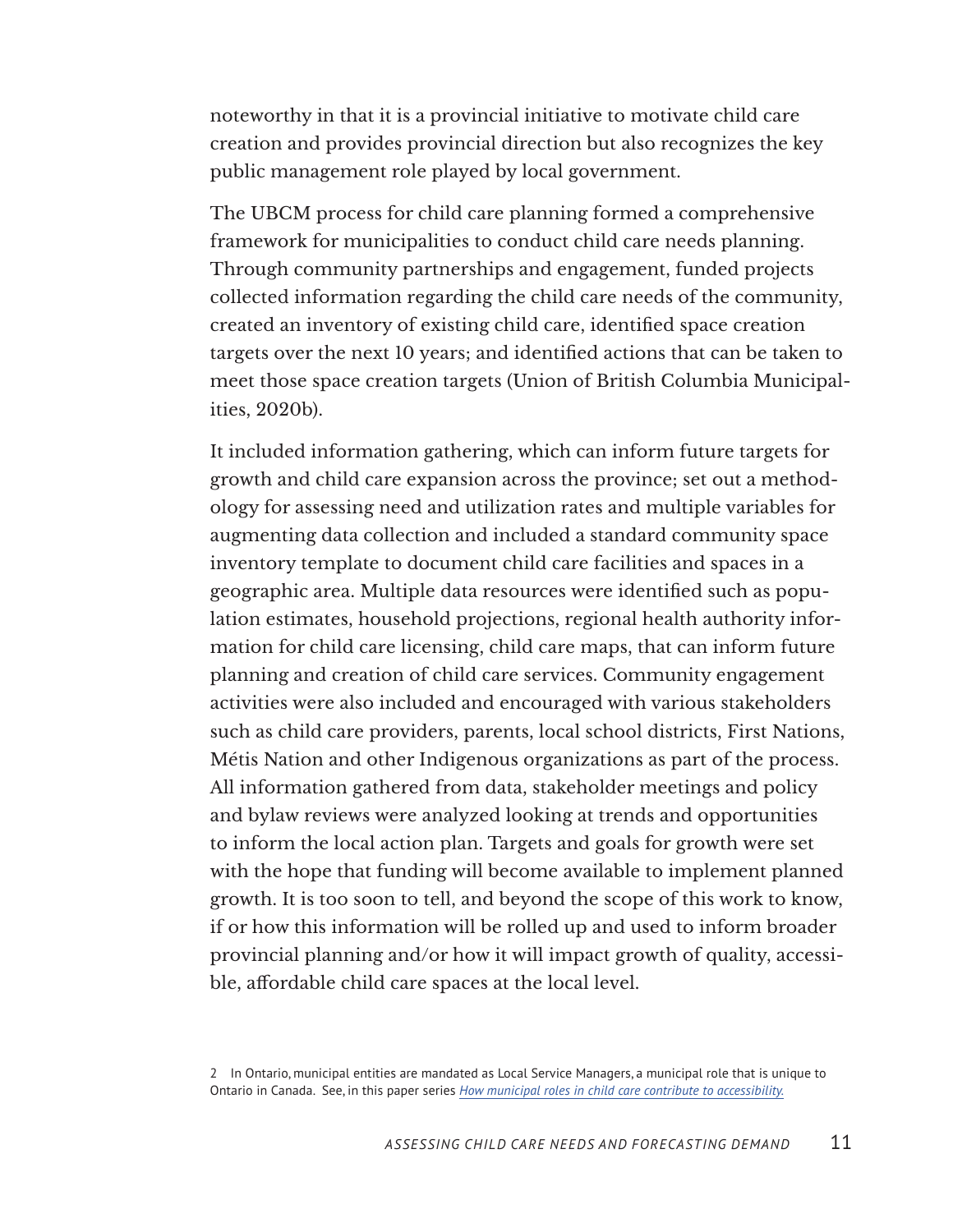This BC initiative is noteworthy as the first time a systematic process for determining and addressing child care needs and "gaps" has occurred province-wide in British Columbia.

#### **Conclusion**

The lack of strategies that systematically set out how to assess and map child care needs, set growth targets or align resources is one factor that continues to exacerbate uneven provision of licensed child care across provinces/territories and within communities. As we have explored, there is an opportunity to learn from existing practices and create more consistent, comparable, accurate and regularly used methodologies for assessing child care needs and forecasting demand for the purpose of developing child care services. Systematic mechanisms that contribute to creating and ensuring that child care services are available when and where they are needed are important components of public responsibility for commitments to building universal child care.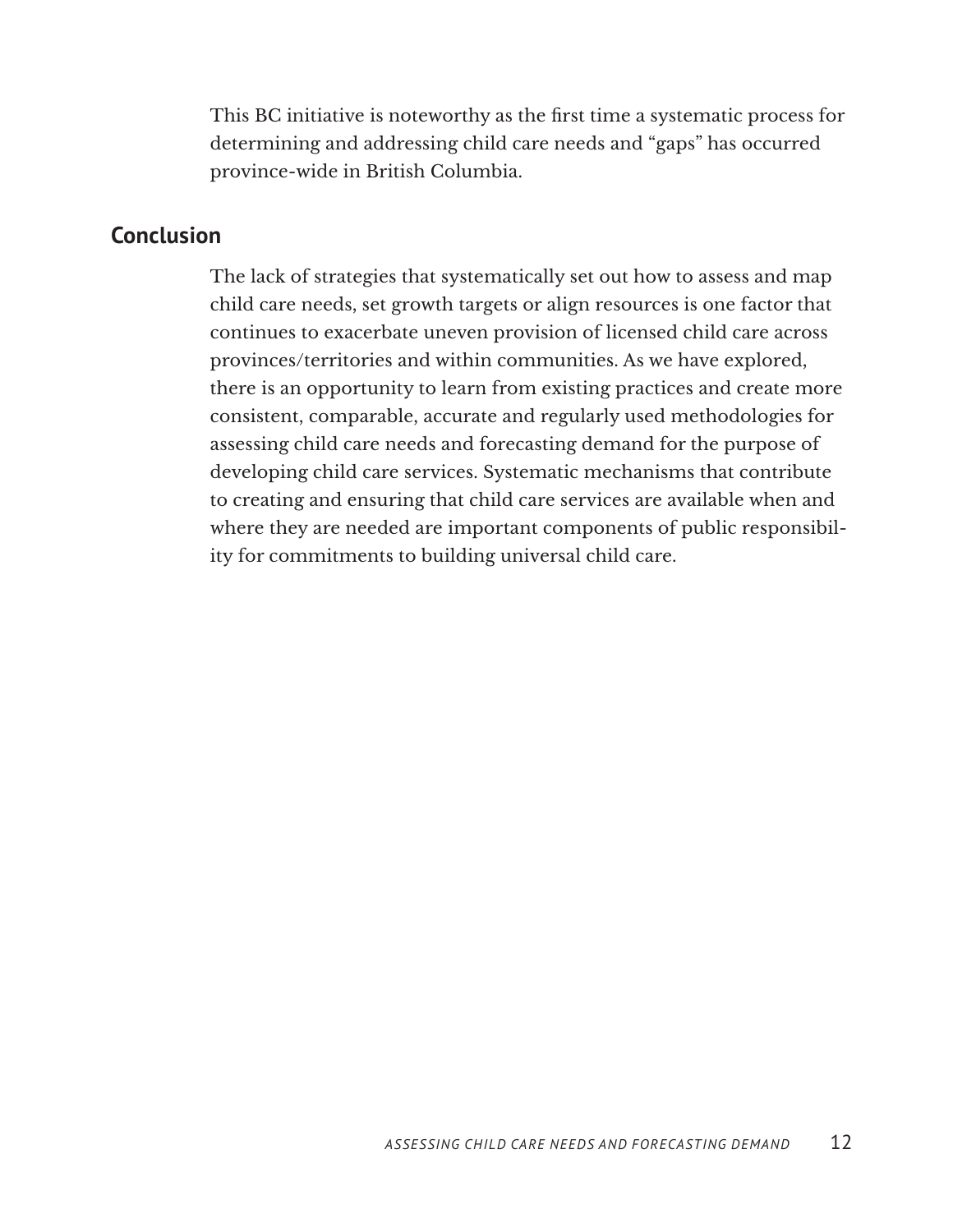#### **References**

Australian Institute of Family Studies. (2019). *Needs assessments: Families and Children*. Expert Panelpractice resource. Government of Australia. [https://aifs.gov.au/cfca/publications/families-and-children-expert-pan](https://aifs.gov.au/cfca/publications/families-and-children-expert-panel-project-resource/needs-assessment)[el-project-resource/needs-assessment](https://aifs.gov.au/cfca/publications/families-and-children-expert-panel-project-resource/needs-assessment)

Cleveland, G. (2018). *Affordable for all: Making licensed child care affordable in Ontario*. Cleveland Consulting. [http://www.childcarepolicy.net/wp-content/uploads/2018/03/AFFORD-](http://www.childcarepolicy.net/wp-content/uploads/2018/03/AFFORDABLE-FOR-ALL_Full-Report_Final.pdf)[ABLE-FOR-ALL\\_Full-Report\\_Final.pdf](http://www.childcarepolicy.net/wp-content/uploads/2018/03/AFFORDABLE-FOR-ALL_Full-Report_Final.pdf)

- Cleveland, G., Colley, S., Krashinsky, M. & Avery-Nunez, C. (2016). *City of Toronto licensed child care demand and affordability study*. City of Toronto. [https://www.toronto.ca/wp-content/uploads/2017/12/8d0a-Communi](https://www.toronto.ca/wp-content/uploads/2017/12/8d0a-Community-Services-and-Facilities-Toronto-Demand-Affordability-Study-2016.pdf)[ty-Services-and-Facilities-Toronto-Demand-Affordability-Study-2016.pdf](https://www.toronto.ca/wp-content/uploads/2017/12/8d0a-Community-Services-and-Facilities-Toronto-Demand-Affordability-Study-2016.pdf)
- Employment and Social Development Canada. (2018). *Indigenous early learning and child care framework*. Government of Canada. [https://www.canada.ca/en/employment-social-development/programs/](https://www.canada.ca/en/employment-social-development/programs/indigenous-early-learning/2018-framework.html) [indigenous-early-learning/2018-framework.html](https://www.canada.ca/en/employment-social-development/programs/indigenous-early-learning/2018-framework.html)
- Friendly, M., Ferns, C., Grady., B., & Rothman, L. (2016). *Child care can't wait till the cows come home: rural child care in the Canadian context*. Childcare Resource and Research Unit. [https://www.childcarecanada.org/sites/default/files/Occasional%20](https://www.childcarecanada.org/sites/default/files/Occasional%20paper%20No.30.pdf) [paper%20No.30.pdf](https://www.childcarecanada.org/sites/default/files/Occasional%20paper%20No.30.pdf)
- Government of British Columbia. (2020). *Local government legislative framework*. [https://www2.gov.bc.ca/gov/content/governments/local-governments/](https://www2.gov.bc.ca/gov/content/governments/local-governments/facts-framework/legislative-framework) [facts-framework/legislative-framework](https://www2.gov.bc.ca/gov/content/governments/local-governments/facts-framework/legislative-framework)
- Holt, C. (2018). *Planning for child care: The impact of planning policies and strategies on the development of early learning and child care spaces in Winnipeg, Manitoba*. University of Manitoba. <https://mspace.lib.umanitoba.ca/xmlui/handle/1993/33469>
- Ministry of Community and Social Services, Ontario. (1987). *New directions for child care*. Government of Ontario [print].
- Ministry of Community and Social Services. (1992). *Models for local planning: Child care planning case studies*. Government of Ontario [print].
- Spicer, N., & Kreda, J. (2011). *A municipal survey of child care spaces and policies in Metro Vancouver*. Metro Vancouver. [http://www.metrovancouver.org/services/regional-planning/Planning-](http://www.metrovancouver.org/services/regional-planning/PlanningPublications/Child_Care_Spaces_and_Policies_in_Metro_Vancouver_Oct_2011.pdf)[Publications/Child\\_Care\\_Spaces\\_and\\_Policies\\_in\\_Metro\\_Vancou](http://www.metrovancouver.org/services/regional-planning/PlanningPublications/Child_Care_Spaces_and_Policies_in_Metro_Vancouver_Oct_2011.pdf)[ver\\_Oct\\_2011.pdf](http://www.metrovancouver.org/services/regional-planning/PlanningPublications/Child_Care_Spaces_and_Policies_in_Metro_Vancouver_Oct_2011.pdf)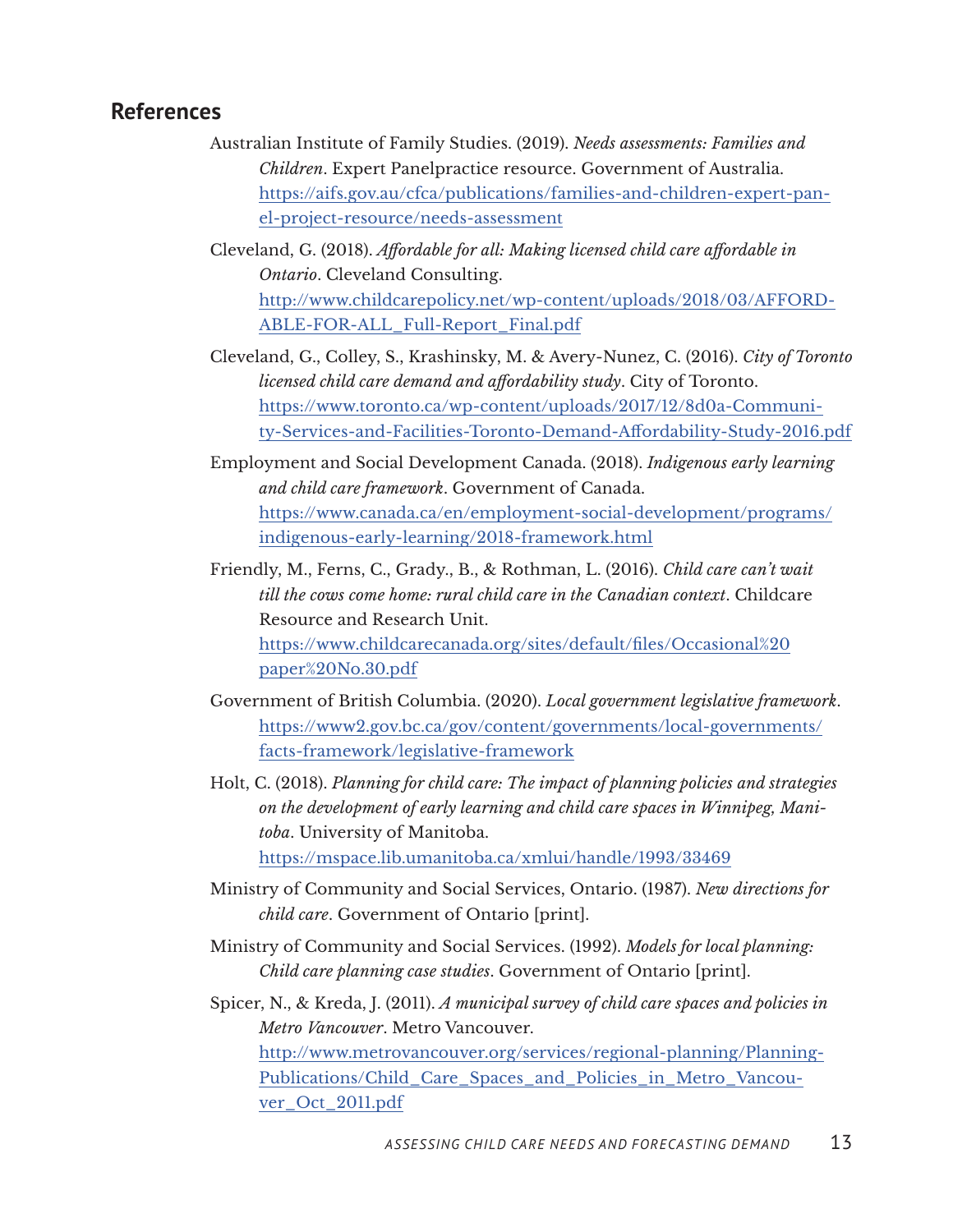- Toronto Aboriginal Social Services Association & Toronto Children's Services. (2017). *Journey together needs assessment: Expanding Indigenous-led early years' programs in Toronto*. City of Toronto. [https://www.toronto.ca/wp-content/uploads/2018/03/978b-CS-Indige](https://www.toronto.ca/wp-content/uploads/2018/03/978b-CS-Indigenous_needs.pdf)[nous\\_needs.pdf](https://www.toronto.ca/wp-content/uploads/2018/03/978b-CS-Indigenous_needs.pdf)
- Truth and Reconciliation Commission of Canada. (2015). *Calls to action*. [https://www2.gov.bc.ca/assets/gov/british-columbians-our-governments/](https://www2.gov.bc.ca/assets/gov/british-columbians-our-governments/indigenous-people/aboriginal-peoples-documents/calls_to_action_english2.pdf) [indigenous-people/aboriginal-peoples-documents/calls\\_to\\_action\\_](https://www2.gov.bc.ca/assets/gov/british-columbians-our-governments/indigenous-people/aboriginal-peoples-documents/calls_to_action_english2.pdf) [english2.pdf](https://www2.gov.bc.ca/assets/gov/british-columbians-our-governments/indigenous-people/aboriginal-peoples-documents/calls_to_action_english2.pdf)
- Union of British Columbia Municipalities. (2020a) *Community child care planning & space creation programs summary of funded applicants, 2019-2020*. [https://www.ubcm.ca/sites/default/files/2021-05/child-care-2019-2020](https://www.ubcm.ca/sites/default/files/2021-05/child-care-2019-2020-summary-funded-projects.pdf) [summary-funded-projects.pdf](https://www.ubcm.ca/sites/default/files/2021-05/child-care-2019-2020-summary-funded-projects.pdf)
- Union of British Columbia Municipalities. (2020b). *Community child care planning program*. UBCM.

[https://www.ubcm.ca/funding-programs/local-government-program-ser](https://www.ubcm.ca/funding-programs/local-government-program-services/child-care)[vices/child-care](https://www.ubcm.ca/funding-programs/local-government-program-services/child-care)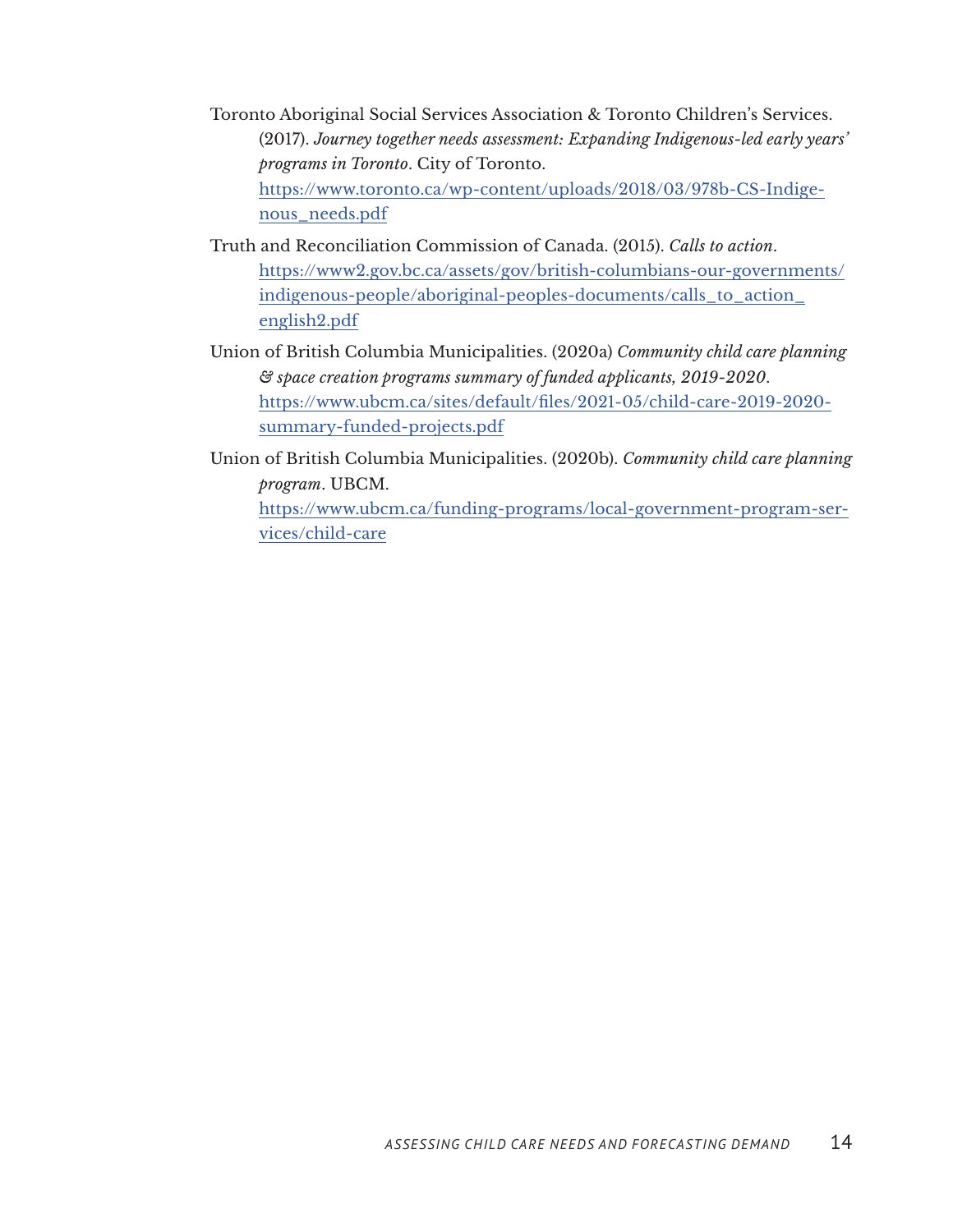

#### **[childcarecanada.org](https://childcarecanada.org)**

Childcare Resource and Research Unit. February 2022. ISBN: 978-1-896051-77-2

#### **Library and Archives Canada Cataloguing in Publication**

#### *Moving from private to public processes: A series on creating child care in Canada*

1. Child care services—government policy—Canada; 2. Early childhood education—government policy—Canada; 3. Friendly, Martha; 4. Beach, Jane; 5. Vickerson, Rachel; 6. Mohamed, Sophia; 7. Rothman, Laurel; 8. Young, Carol Ann; 9. Childcare Resource and Research Unit.

This work is licensed under the Creative Commons Attribution-Non-Commercial-NoDerivatives 4.0 International (CC BY-NC-ND 4.0) License. To view a copy of this license, visit [https://creativecommons.](https://creativecommons.org/licenses/by-nc-nd/4.0/) [org/licenses/by-nc-nd/4.0/](https://creativecommons.org/licenses/by-nc-nd/4.0/)

This report is fully downloadable. Sections may be freely reproduced for educational, scholarly and not-for-profit purposes if they are limited in length and fully cited. Permission to reproduce longer sections or for commercial publications should be [sought in writing](https://childcarecanada.org/contact) from the Childcare Resource and Research Unit.

#### CITATION

Childcare Resource and Research Unit. (2022). Assessing child care needs and forecasting demand. In Childcare Resource and Research Unit, *Moving from private to public processes: A series on creating child care in Canada*.

design by Billie Carroll (UNIFOR Canadian Freelance Union)